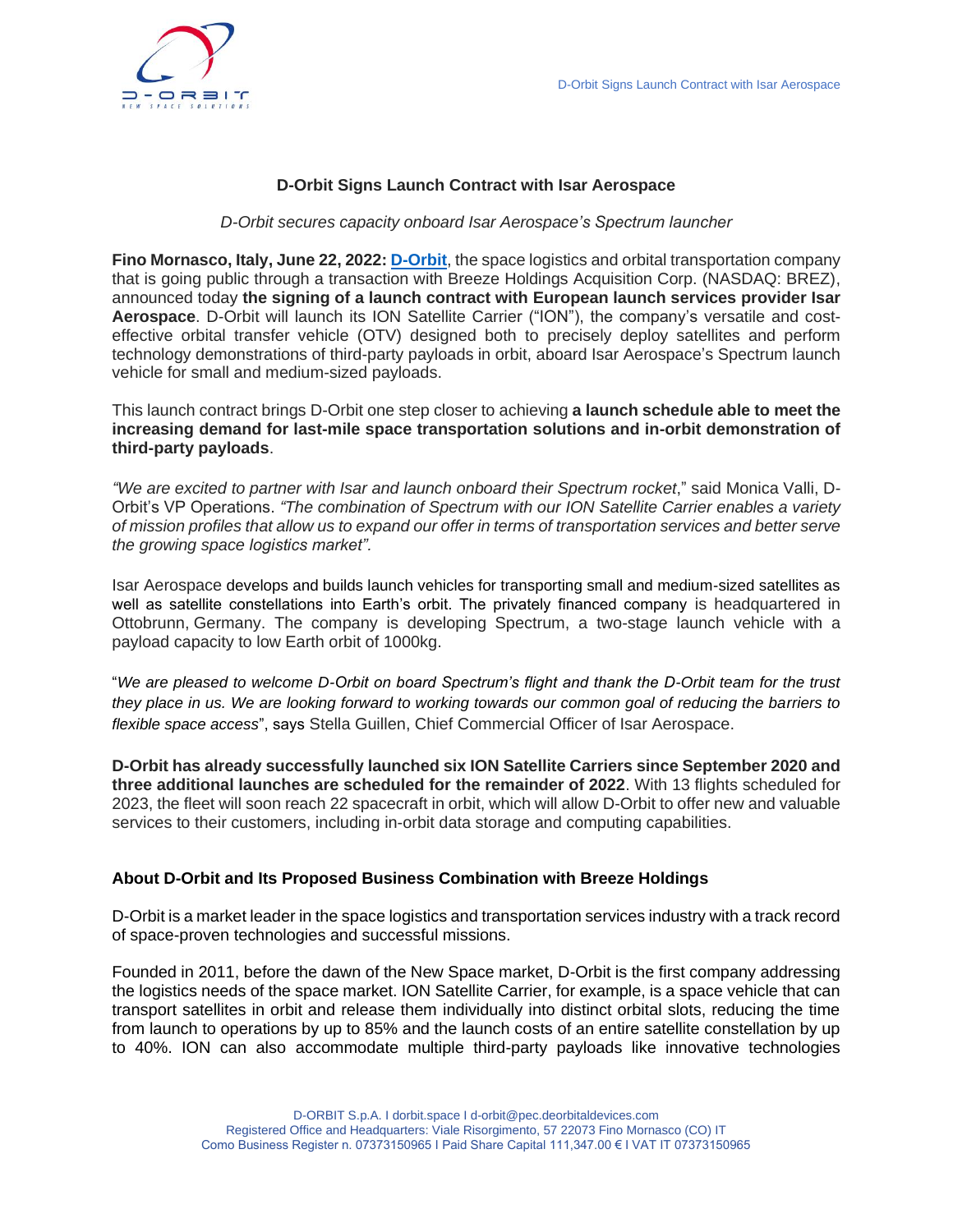

developed by startups, experiments from research entities, and instruments from traditional space companies requiring a test in orbit.

D-Orbit is a space infrastructure pioneer with offices in Italy, Portugal, the UK, and the US; its commitment to pursuing business models that are profitable, friendly for the environment, and socially beneficial, led to D-Orbit S.p.A. becoming the first certified B-Corp space company in the world.

As previously announced on January 27, 2022, D-Orbit has entered into a business combination agreement among Breeze Holdings Acquisition Corp. ("Breeze Holdings") (NASDAQ: BREZ), a publicly traded special purpose acquisition company, D-Orbit and a newly formed joint stock company (société anonyme) governed by the laws of the Grand Duchy of Luxembourg ("Holdco") pursuant to which Holdco will become the publicly traded parent company of Breeze Holdings and D-Orbit upon the closing of the transactions. The transaction is expected to close in the second or third quarter of 2022, subject to the satisfaction of customary closing conditions, including certain governmental approvals and the approval of the shareholders of Breeze Holdings and the contribution of the D-Orbit shares by the D-Orbit shareholders.

### **About Breeze Holdings Acquisition Corp.**

Breeze Holdings is a blank check company organized for the purpose of effecting a merger, share exchange, asset acquisition, stock purchase, recapitalization, reorganization, or other similar business combination with one or more businesses or entities.

#### **Additional Information About the Business Combination and Where to Find It**

In connection with the proposed business combination transaction, Holdco intends to file with the Securities and Exchange Commission (the "SEC") a registration statement on Form F-4 that will include a proxy statement of Breeze Holdings and that also will constitute a prospectus of Holdco with respect to the ordinary shares of Holdco to be issued in the proposed transaction (the "proxy statement/prospectus"). The definitive proxy statement/prospectus (if and when available) will be delivered to Breeze Holdings' and D-Orbit's stockholders. Each of Holdco and Breeze Holdings may also file other relevant documents regarding the proposed transaction with the SEC. BEFORE MAKING ANY VOTING OR INVESTMENT DECISION, INVESTORS AND SECURITY HOLDERS OF BREEZE HOLDINGS AND D-ORBIT ARE URGED TO READ THE REGISTRATION STATEMENT, PROXY STATEMENT/PROSPECTUS AND ALL OTHER RELEVANT DOCUMENTS THAT ARE FILED WITH THE SEC IN CONNECTION WITH THE PROPOSED TRANSACTION, INCLUDING ANY AMENDMENTS OR SUPPLEMENTS TO THESE DOCUMENTS, CAREFULLY AND IN THEIR ENTIRETY BECAUSE THEY WILL CONTAIN IMPORTANT INFORMATION ABOUT THE PROPOSED TRANSACTION.

Investors and security holders may obtain free copies of the proxy statement/prospectus (if and when available) and other documents that are filed or will be filed with the SEC by Breeze Holdings or Holdco through the website maintained by the SEC at www.sec.gov. Copies of the documents filed with the SEC by Breeze Holdings or Holdco will be available free of charge at Breeze Holdings Acquisition Corp., 955 W. John Carpenter Fwy., Suite 100-929, Irving, TX 75039, attention: J. Douglas Ramsey.

#### **Participants in the Solicitation**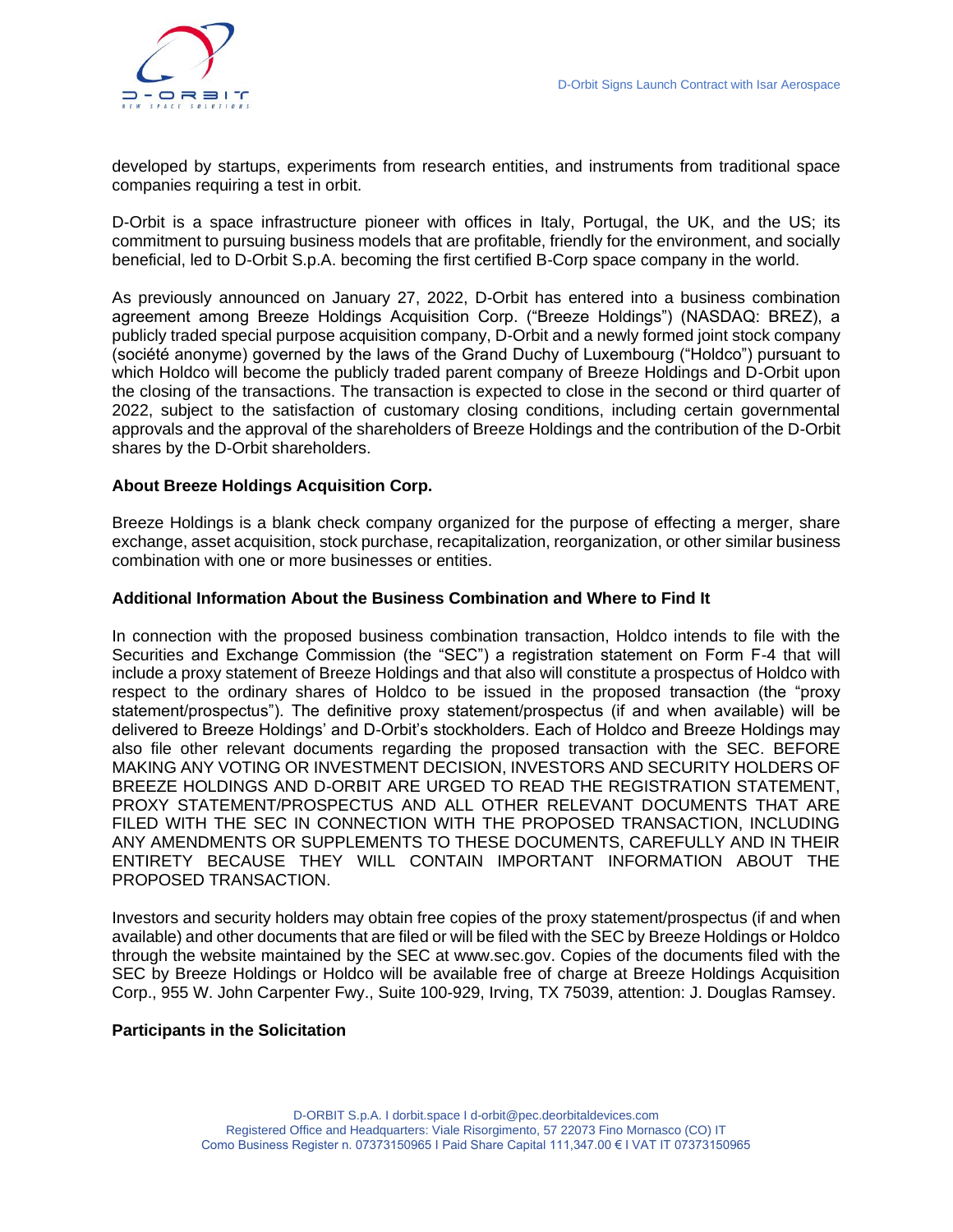

Breeze Holdings and its directors and executive officers are participants in the solicitation of proxies from the stockholders of Breeze Holdings in respect of the proposed transaction. Information about Breeze Holdings' directors and executive officers and their ownership of Breeze Holdings common stock is set forth in Breeze Holdings' Annual Report on Form 10-K for the year ended December 31, 2021 filed with the SEC on March 11, 2022. D-Orbit and Holdco may also be deemed to be participants in the solicitation of proxies from the stockholders of Breeze Holdings. Other information regarding the participants in the proxy solicitation and a description of their direct and indirect interests, by security holdings or otherwise, will be contained in the proxy statement/prospectus and other relevant materials to be filed with the SEC in respect of the proposed transaction when they become available. You may obtain free copies of these documents as described in the preceding paragraph.

### **Cautionary Note Regarding Forward-Looking Statements**

This press release contains forward-looking statements, including, among other things, statements regarding the anticipated benefits of the proposed transaction and the combined company becoming a publicly listed company, the anticipated impact of the proposed transaction on the combined companies' business and future financial and operating results, the anticipated timing of closing of the proposed transaction, the anticipated growth of the space economy, the success and customer acceptance of D-Orbit's product and service offerings, and other aspects of D-Orbit's operations or operating results. Words such as "may," "should," "will," "believe," "expect," "anticipate," "target," "project," and similar phrases that denote future expectations or intent regarding the combined company's financial results, operations, and other matters are intended to identify forward-looking statements. You should not rely upon forward-looking statements as predictions of future events. The outcome of the events described in these forward-looking statements is subject to known and unknown risks, uncertainties, and other factors that may cause future events to differ materially from the forwardlooking statements in this press release, including but not limited to: (i) the ability to complete the proposed transaction within the time frame anticipated or at all; (ii) the failure to realize the anticipated benefits of the proposed transaction or those benefits taking longer than anticipated to be realized; (iii) the risk that the transaction may not be completed in a timely manner or at all, which may adversely affect the price of Breeze Holdings' securities; (iv) the risk that the transaction may not be completed by Breeze Holdings' business combination deadline and the potential failure to obtain further extensions of the business combination deadline if sought by Breeze Holdings; (v) the failure to satisfy the conditions to the consummation of the transaction, including the adoption of the business combination agreement by the stockholders of Breeze Holdings, the consummation of the exchange by the D-Orbit stockholders, the satisfaction of the minimum cash amount following redemptions by the public stockholders of Breeze Holdings and the receipt of any governmental and regulatory approvals; (vi) the lack of a third party valuation in determining whether or not to pursue the proposed transaction; (vii) the occurrence of any event, change or other circumstance that could give rise to the termination of the business combination agreement; (viii) the impact of COVID-19 on D-Orbit's business and/or the ability of the parties to complete the proposed transaction; (ix) the effect of the announcement or pendency of the transaction on D-Orbit's business relationships, performance, and business generally; (x) risks that the proposed transaction disrupts current plans and operations of D-Orbit and potential difficulties in D-Orbit employee retention as a result of the proposed transaction; (xi) the outcome of any legal proceedings that may be instituted against D-Orbit or Breeze Holdings related to the business combination agreement or the proposed transaction; (xii) the ability to obtain and maintain the listing of Holdco's securities and the ability to maintain Breeze Holdings' securities, in each case on the NASDAQ Stock Market; (xiii) potential volatility in the price of Breeze Holdings' and Holdco's securities due to a variety of factors, including changes in the competitive and highly